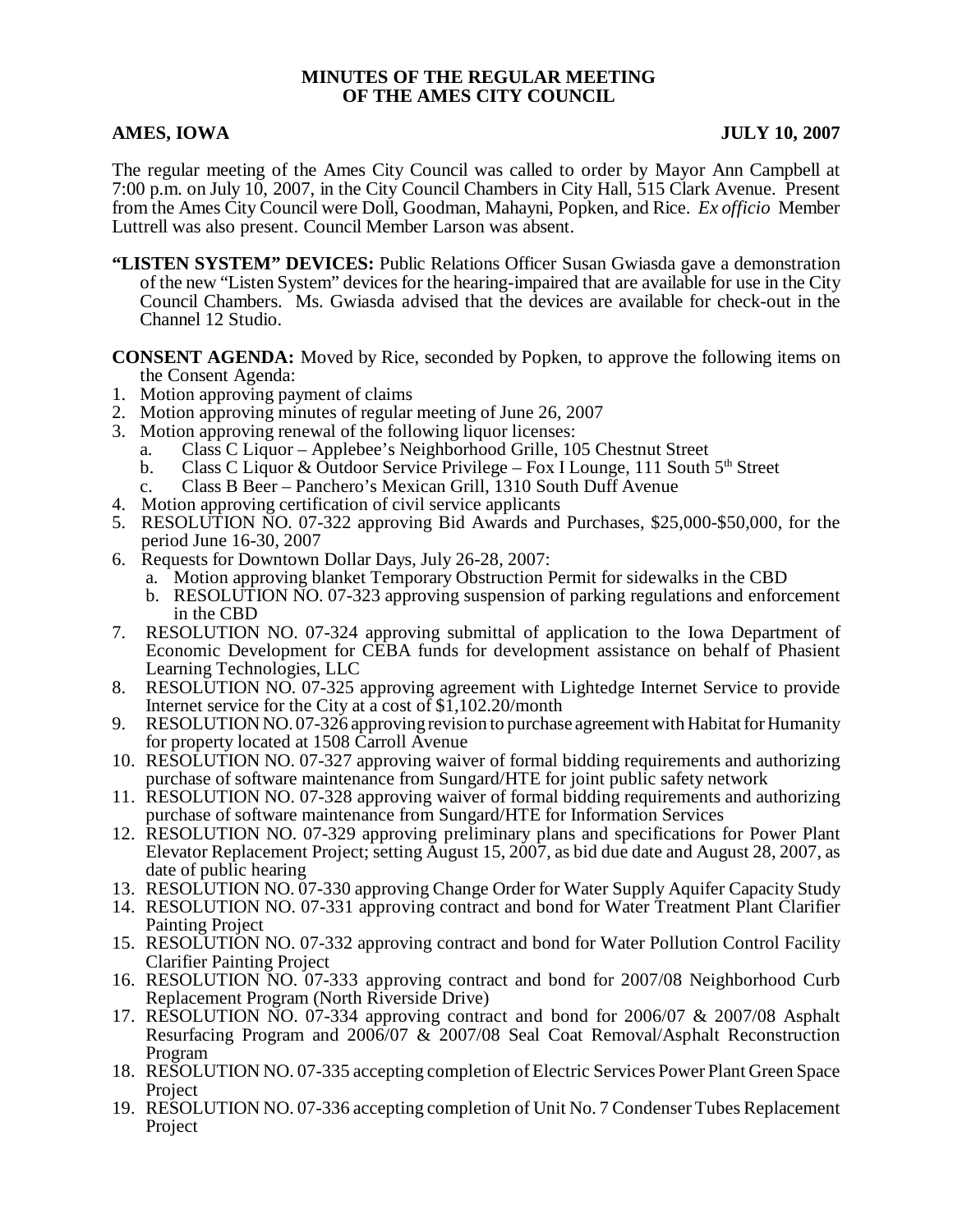Roll Call Vote: 5-0. Resolutions declared adopted unanimously, signed by the Mayor, and hereby made a portion of these minutes.

**PUBLIC FORUM:** Brian Vandewater, 1217 Grand Avenue, Ames, indicated that most of the responses to questions posed by affected property owners to City staff about the  $13<sup>th</sup>$  & Grand Intersection Improvements had been vague and raised even more questions. He cited one question, which he felt had not been adequately answered by staff, i.e., "Where are the data from improvements done at  $13<sup>th</sup>$  and Duff, Grand and Lincoln Way, and Duff and Lincoln Way?". Mr. Vandewater said that staff had answered that studies of that nature are very labor-intensive and reserved for testing of experimental designs and also that "before-and-after" analysis requires three to five years of data after construction. He feels that citizens don't need that length of time to determine that, even though millions of tax dollars were spent on those intersections, the City merely traded one "F" rating for a more costly "F" rating. According to Mr. Vandewater, the traffic flow and wait times at those intersections are far worse than those at  $13<sup>th</sup>$  and Grand. He also questioned why the City would wait three to five years to know if a plan were successful. It is his belief that the City is trying to hide the fact that the improvements failed to improve traffic flow during peak times. Mr. Vandewater alluded to a radio interview of City Manager Steve Schainker in which he stated that the City's goal is to take 25% of the traffic off the Duff and Lincoln Way intersection and divert it to Grand Avenue. That statement, according to Mr. Vandewater means that the Duff/Lincoln Way intersection improvements have failed, and they are trying to move the problem to Grand Avenue. In their petition drive, the affected residents often heard that the "mess on Duff" should be fixed, and Mr. Vandewater believes that the Duff Avenue railroad crossing should be fixed instead of "dumping its overflow into other intersections." He urged the City Council to consider alternating the traffic lights at  $13<sup>th</sup>$  and Grand, rather than demolish homes "for a problem that exists on Duff and the railroad tracks."

Dolly McFarland, 625-13th Street, Ames, expressed her dismay that City staff is not listening to the affected residents' ideas on how to improve traffic flow at  $13<sup>th</sup>$  and Grand. She feels that is because out-of-town consultants have been hired who have no stake in the matter "to analyze and correct the problem on their computer and get paid for their professional ideas.". Ms. McFarland pointed out that the ideas from the affected residents are free. Referencing comments made by the City Manager that the City is receiving phone calls from drivers wondering why they had to wait at a red light on Grand when there was no traffic on  $13<sup>th</sup>$  Street, Ms. McFarland said it appears that is caused by a problem with the timing of the traffic signals, not with the number of lanes. Ms. McFarland pointed out that if the City is going to leave only 20 feet for front yards for the affected residents, all of those homes will be considered non-conforming according to City Code. She wondered how those property owners would ever be able to sell their homes because 25-foot front-yard setbacks are required. Ms. McFarland recommended that the City put in street light sensors, put turn arrows on  $13<sup>th</sup>$  Street, time the lights, put traffic lights at  $16<sup>th</sup>$  Street and synchronize those with the lights on Grand, improve other intersections to help take traffic off of  $13<sup>th</sup>$  and Grand, e.g., an overpass or underpass on Duff at the railroad crossing; and/or extend Bloomington Road or Riverside to the Interstate at E-29 to make a third access for new development in Northwest Ames. She urged the City Council to listen to the residents who are trying to convince the City to consider other options besides constructing turning lanes.

Rob White, 1212 Grand Avenue, Ames, advised that he and his family had lived at that site for 22 years. Mr. White asked for the City Council to consider "what the community at large is saying" and reverse its decision on the  $13<sup>th</sup>$  and Grand Intersection Improvements Project. He said that residents of his neighborhood have been asking for the support of Ames residents in the form of a petition. According to Mr. White, people are not only eager to sign, but adamant in their opposition to the project. He pointed out that neither he nor his neighbors are political activists, but urged the City Council to listen to what the "community at large" is saying.

Kim Burnett, 703-12th Street, Ames, said that she represented a group of 30 residents of the area of  $13<sup>th</sup>$  and Grand. Ms. Burnett advised that she had been called by an employee of the Federal Highway Administration, who told her that affected residents should have been given three Iowa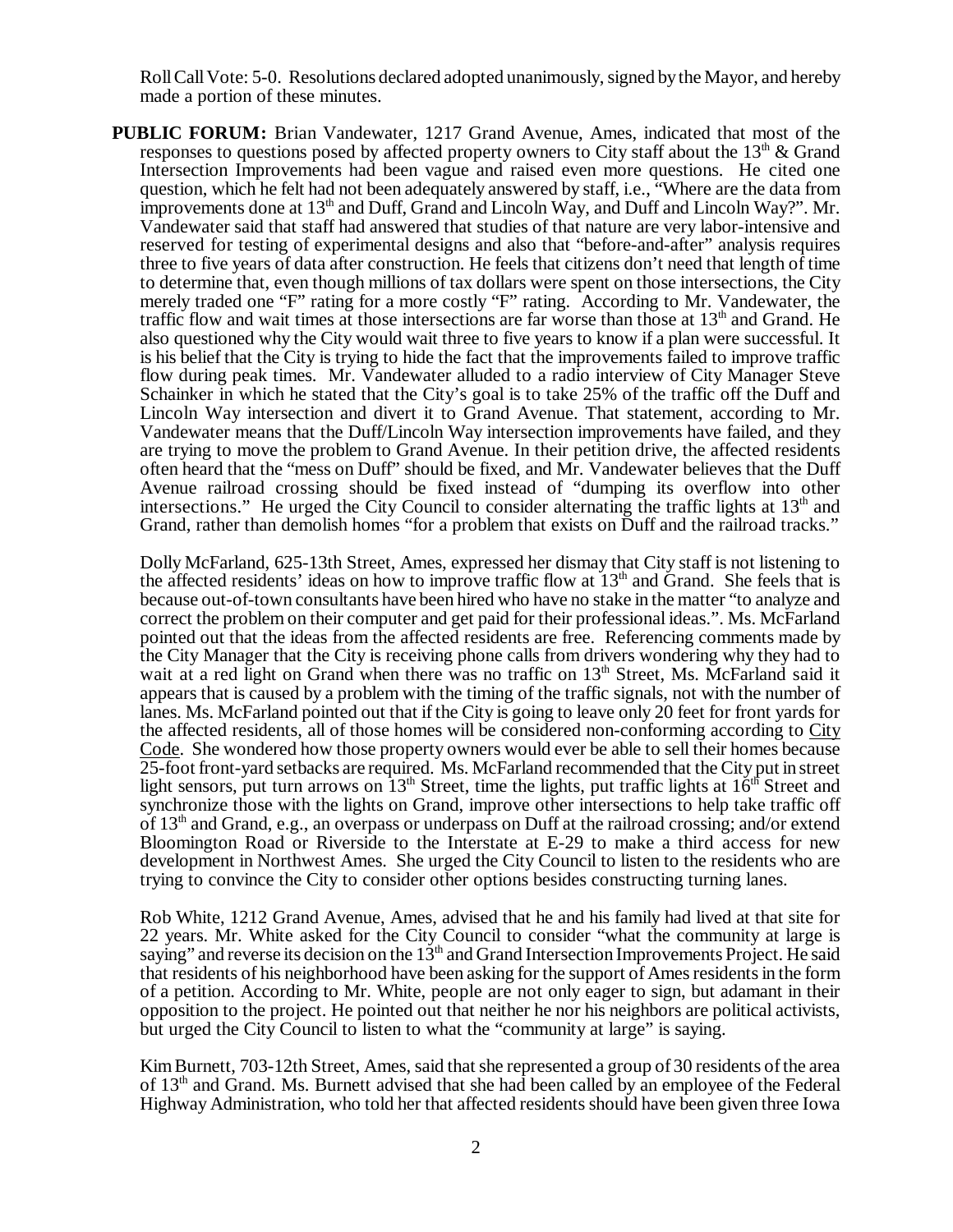Department of Transportation (IDOT) booklets: *Highways and Your Land, Relocation Assistance and Advisory Services*, and *Office of Right of Way Acquisition Manual*. Ms. Burnett stated that they had not received any such information, however, she obtained them from the IDOT and distributed same to her neighbors. She expressed concerns that the City's Traffic Engineer had said that they were told not to give the booklets out, but two days later, one booklet appeared on the City's website. This made Ms. Burnett wonder what other information had not been provided. Another concern expressed by Ms. Burnett was that there are elderly residents in the affected neighborhood who do not use computers. She suggested that, in the future, the City provide all information to all residents in an easy-to-use format.

Lynn Burnett, 703-12th Street, Ames, respectfully requested a copy of each completed application and all supporting materials on the date each is submitted for funding of the project to widen and reconfigure the intersection at  $13<sup>th</sup>$  and Grand. In particular, he named the IDOT Traffic Safety Improvement Fund, the Iowa Clean Air Containment Program, and IDOT USTEP Fund.

Gail White, 1212 Grand, Ames, advised that her neighborhood had organized a petition opposing the plan to widen and reconfigure the intersection of  $13<sup>th</sup>$  Street and Grand Avenue, and they have been overwhelmed by the support of Ames citizens. Ms. White presented, for the record, a petition containing 1,168 signatures of persons opposing the project. Ms. White noted that the petition included the signatures of two Story County Supervisors and of residents living in every neighborhood in North Ames. It was Ms. White's feeling that anyone who uses the intersection had the right to sign the petition.

Nathan Saetveit,1112 Grand Avenue, Ames, voiced his support for the proposed changes to the intersection at 13<sup>th</sup> Street and Grand Avenue. He said that he finds it very regrettable that some people will be forced to relocate; however, it is good that the City Council recognizes that the intersection in question is a bottleneck and a serious problem. Mr. Saetveit applauded the City Council's decision and looks forward to the changes.

Also speaking about the  $13<sup>th</sup>$  and Grand Intersection Improvement Project, Susie Petra, 2011 Duff, Ames, said that it strikes her as hubris to assume that a two-minute delay is much more valuable than citizens' homes and properties in the affected neighborhood. She believes that alternatives exist and urged the City Council to take them into consideration.

Mayor Campbell asked City Manager Steve Schainker to give a timeline for the 13<sup>th</sup> and Grand Project. Mr. Schainker reminded the City Council that, at a previous meeting, it had directed the consultant to look into the impacts on property owners as it relates to Option No. 1. Public Works Director John Joiner stated that those findings will be presented at a public meeting to be held on July 19 at 5:30 p.m. in the Council Chambers. The findings and comments received at the public meeting will be shared at the City Council's meeting of July 24. Applications for state and federal funding will also be on the City Council's July 24 Agenda for approval. Options and alternatives considered since the Council's June 26, 2007, meeting will be presented at both meetings.

**REPORT ON OPTIONS/COSTS FOR PEDESTRIAN CROSSING AT MINNESOTA AVENUE AND ONTARIO STREET:** Public Works Director John Joiner reminded the Council that they had referred a letter, at their meeting of June 26, 2007, from Brian Cassaidy of 3200 Kingman Road, Ames, and other concerned parents about the safety of pedestrians traveling north/south across Ontario Street near Minnesota Avenue. Staff was then directed to explore the feasibility of establishing a signalized pedestrian crossing.

Mr. Joiner stated that the Manual on Uniform Traffic Control Devices (MUTCD), which is the national standard for all traffic control devices, outlines the criteria that must be followed prior to installation of a signalized crossing. There are two signal warrants that apply in this situation: Pedestrian Volume and School Crossing.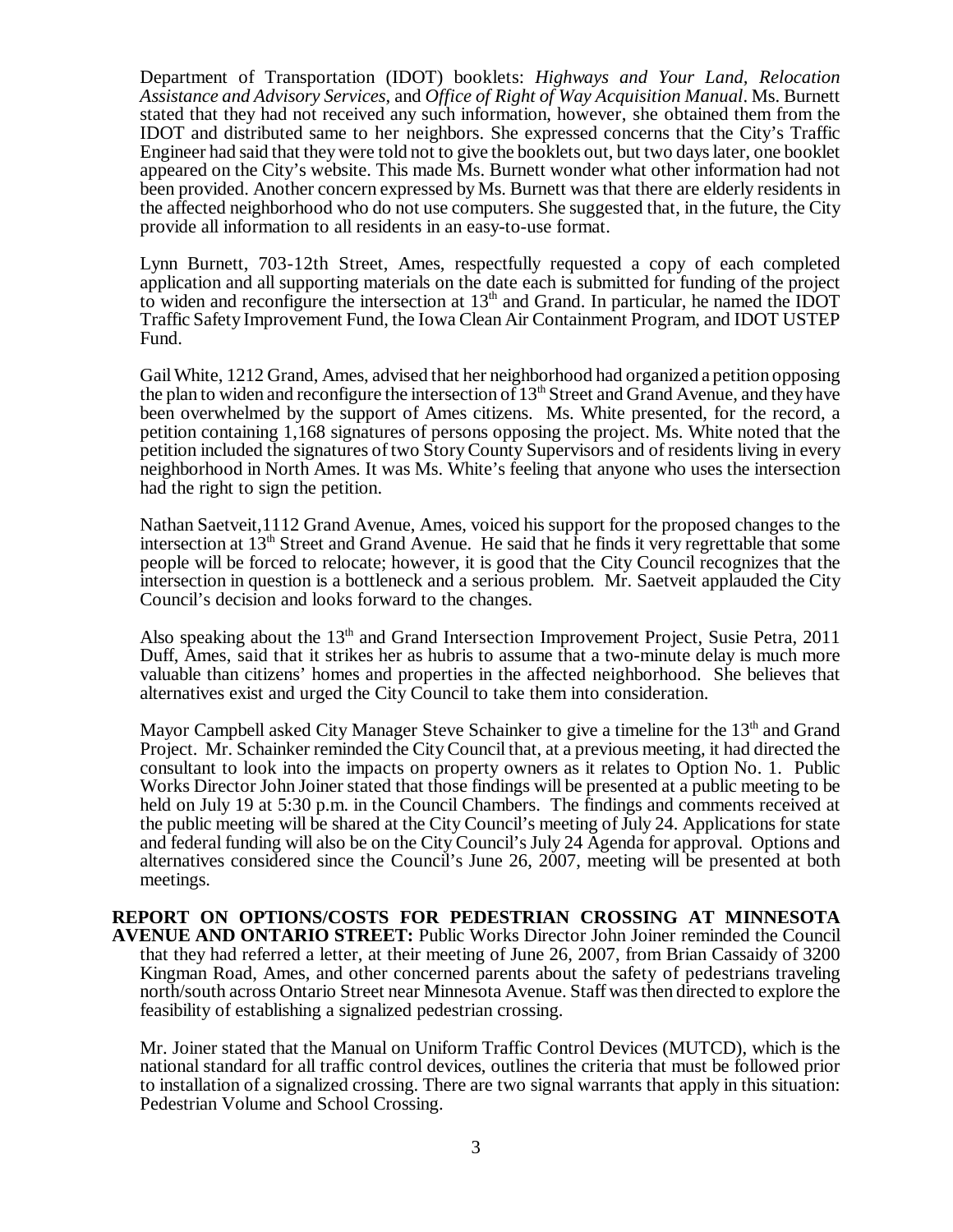Mr. Joiner said that the exact number of students living in the neighborhoods north of Ontario Street is unknown; there is no recent data. He stated that a traffic engineering study for this location could be conducted while school is in session in order to accurately depict the typical volume and frequency of pedestrian and vehicular traffic in this area. Staff spoke with the Building Manager for the ISU Applied Sciences Complex regarding the number of students, faculty, and staff that might walk or bike to class or work. The Building Manager indicated that of the 25-50 potential students and 25-30 staff and faculty members, only three to four individuals have been observed walking or bicycling to the Complex during the fall or spring semester; most either drive or utilize a free shuttle service from the main ISU Campus.

In an effort to address the concerns, Mr. Joiner offered the following alternatives:

- 1. Install a crossing signal at Minnesota. The construction of a signalized pedestrian crossing would cost approximately \$40,000.
- 2. Pavement markings and advanced warning signs. Two specific locations are being considered: Wisconsin/Ontario and Minnesota/Ontario. It was noted that a receiving pedestrian ramp would be required on the south side of Ontario Street, and a small section of the existing eight-foot sidewalk would need to be removed in order for the ramp to be installed.
- 3. Crossing guard. This option would place a crossing guard at one location, either at Wisconsin/Ontario or Minnesota/Ontario. The cost would be approximately \$2,837/year for a standard 180-day school year. Prior to hiring a crossing guard, however, more data should be acquired to assess the actual need at this location. This data could be collected during the same traffic study conducted for a pedestrian crossing signal warrant analysis.
- 4. Sidewalk along ISU farm property. This alternative would be to establish a sidewalk along the north side of Ontario Street, west of Scholl. This improvement would construct over 1,600 feet of four-foot sidewalk, creating a continuous pedestrian walkway along the north side of Ontario Street from Hyland Avenue to the west corporate limits of Ames, at a cost of approximately \$50,000. The City and ISU would need to work jointly on this option since the sidewalk would be on ISU property.

The Council was advised by Mr. Joiner that regardless of which option is chosen, staff recommends that a four-foot sidewalk be constructed along the east side of Minnesota from the southern edge of the bridge to Ontario Street. The cost of this improvement would be approximately \$13,000, and funds from savings on the previous year's Sidewalk Safety Program could be used.

Mayor Campbell pointed out that the Council Action Form indicated certain criteria must be followed prior to the installation of a crossing signal. Traffic Engineer Damion Pregitzer advised that, according to MUTCD, before a traffic control signal is installed, "...consideration shall be given to the implementation of other remedial measures, such as warning signs and flashers, school speed zones, school crossing guards, or a grade-separated crossing.". He said that in order to install a pedestrian crossing signal, a study must be done and the results of the study must support it. The Mayor said that installing the pedestrian signal at this point is not an option since a study has not been completed.

Referencing the Safe Routes to School crossing locations, Council Member Rice said that he did not think students wanting to cross Ontario from Minnesota would go a half block east to Wisconsin and then cross Ontario. He believes people are going to cross at Minnesota even if there is a crossing guard at Wisconsin.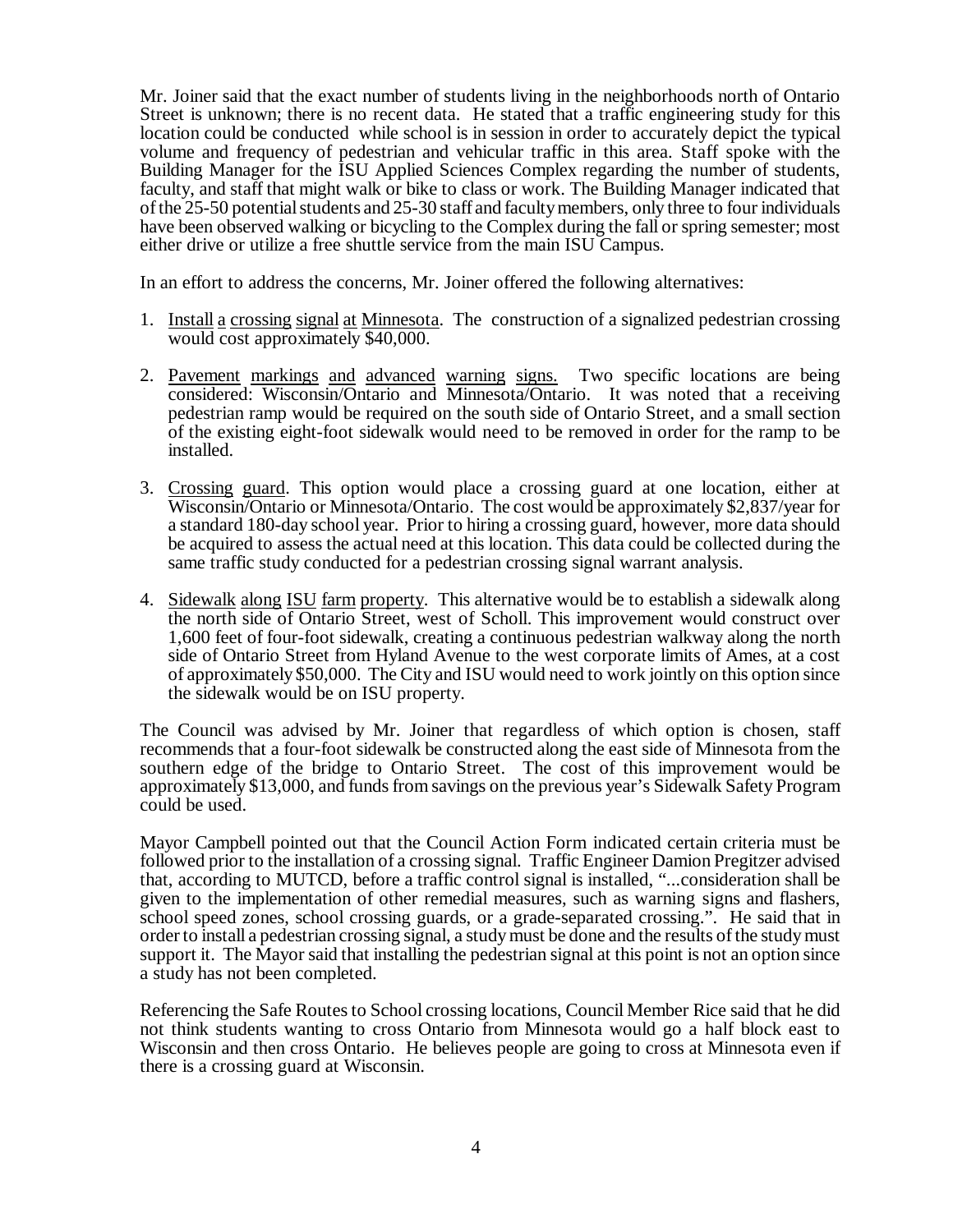Council Member Mahayni cited a concern expressed in an email from Brian Cassaidy pertaining to the additional hazard created when the CyRide bus stop is located on Minnesota near the intersection with Ontario. The children cannot see around the bus as they are trying to cross the road and traffic goes around the bus. Mr. Mahayni suggested that the bus stop be moved from Minnesota, perhaps to Wisconsin or Scott Circle.

Moved by Popken, seconded by Rice, to direct staff to install a sidewalk on the east side of Minnesota, create a crossing at Minnesota, and assign a crossing guard there in the interim while the analysis (to determine if a pedestrian crossing signal is warranted) is being performed. Vote on Motion: 5-0. Motion declared carried unanimously.

**HUNZIKER YOUTH SPORTS COMPLEX PAVING PROJECT:** Moved by Mahayni, seconded by Rice, to adopt RESOLUTION NO. 07-337 approving preliminary plans and specifications for the Hunziker Youth Sports Complex Paving Project; setting August 8, 2007, as bid due date and August 14, 2007, as date of public hearing.

City Manager Schainker advised that costs have increased since the City Council initially acted on this project, and paving the access road only now has an estimated cost of \$251,000. To complete the access road paving only, it appears that an additional \$56,000 will be needed. If the City Council approves this project, Mr. Schainker advised that staff will attempt to identify funding sources from savings in other Local Option Tax projects for the additional \$56,000 by the time bids are taken.

City Manager Schainker recalled that the City Council amended its 2006/07 budget and allocated \$195,000 from the General Fund for paving the access road. If there were any monies remaining from that \$195,000 allocation, Council directed that they be used towards paving the parking lots. The total estimated cost for improving Parking Lots A, B, and C is \$184,445. The Council was reminded by Mr. Schainker that the variance granted by the Zoning Board of Adjustment, which has had two extensions, required that the parking lots in the Complex be paved by October 2008. This paving project, therefore, will not satisfy that requirement. Council Member Rice asked where the hard-surfacing standard comes from for parking lots. Mr. Joiner replied that it is contained in the City's Zoning Ordinance. City Manager Schainker stated that a lot of community debate occurred on paved versus gravel parking in commercial, residential, and industrial areas to ensure that those areas were well maintained, and the Council make a very conscious decision at that time to set the standards for aesthetics and quality. He said he would not advocate to change those standards. Council Member Rice said that perhaps the standards could be changed only for the HYSC because there is only one such establishment; it is unique.

Roll Call Vote: 5-0. Resolution declared adopted unanimously, signed by the Mayor, and hereby made a portion of these minutes.

**REQUESTS FOR POWER OF THE PEOPLE RALLY ON AUGUST 10, 2007:** City Manager Schainker advised that because of the unusual nature of this request, it was difficult for staff to offer a recommendation. Staff does not recall a time when City streets were blocked, permit fees were waived, or a loss in parking meter revenue was incurred to accommodate an event designed to support the presidential candidacy of a particular individual. Mr. Schainker pointed out that the Main Street Cultural District (MSCD), a non-political entity, is supporting this event, and it is believed that the planned street dance will create positive energy in the community and promote Downtown businesses. Staff does see this event as potentially benefitting the Downtown, but believes that no fees should be waived and the event organizers should pay for the electricity. Mr. Schainker said that, if the City Council is uncomfortable with the precedent that approval of this event would set, it should deny approval of the requests.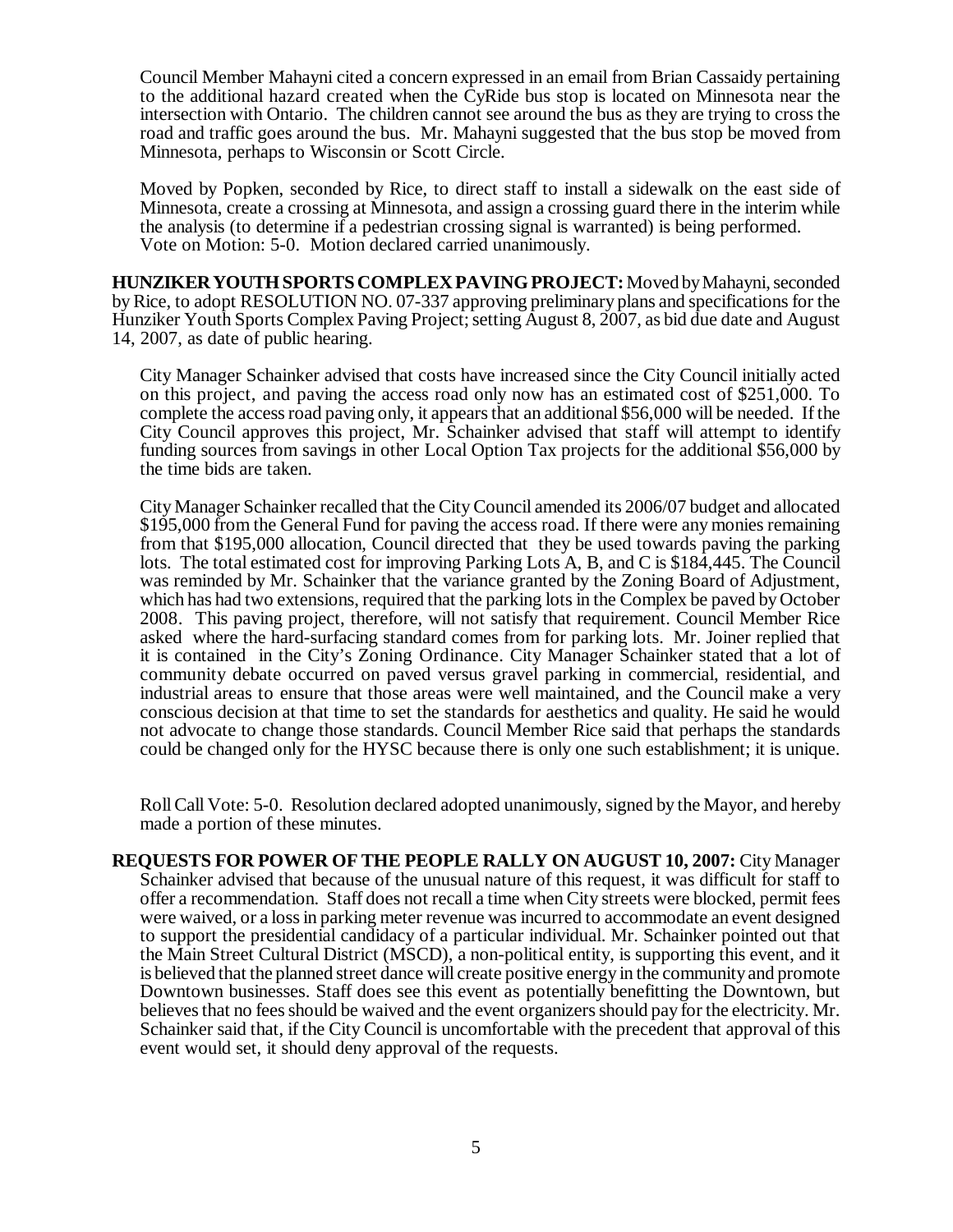Assistant City Manager Sheila Lundt stated that event organizers have agreed to pay the cost of police officers, who may be necessary for security purposes, depending on the number of attendees. It is difficult to estimate how many people will attend this event in light of the straw poll being held the next day in Ames. The number of officers needed would be based on the size of the crowd.

The Mayor asked the City Attorney to comment on setting a precedent of closing streets for such events. City Attorney Doug Marek said that he could not speculate as to what other groups might make similar requests, but advised that it would be inappropriate for the City Council to base its decision whether or not to approve such requests on the content of the message being conveyed by the group.

Allyson Walter, Interim Director of the Main Street Cultural District, advised that the event organizers have become paying members of the MSCD. The event organizers have stressed to her that they are not planning this as a political rally, but rather, more of a community event. They want to create a festive event Downtown to support the community. She advised that there was a vote of support for this event from the MSCD<sup>3</sup>s general membership. Ms. Walter said it is the vision of the MSCD to have these types of events in Downtown Ames, and they felt honored that the organizers would choose this area for an event of this magnitude.

Council Member Rice recommended that the street closure be Clark to Douglas, instead of Clark to Duff, so as to leave some means of access open. Ms. Walter felt that it should work, but there is no way of knowing at this time how many people will be attending. She said she has no frame of reference for this type of event. Ms. Walter advised that the organizers see this as a familyfriendly activity.

Council Member Goodman advised that he does not want to see the City close streets weekly because it is more cost-efficient to get "free space" in the center of the City for publicity than to rent other locations. Mr. Goodman indicated that, because MSCD is endorsing this event, he would vote in favor of the street closures.

Moved by Goodman, seconded by Doll, to approve a Blanket Temporary Obstruction Permit for sidewalks in the Central Business District.

Vote on Motion: 5-0. Motion declared carried unanimously.

Moved by Goodman, seconded by Doll, to approve a Blanket Vending License for the Central Business District.

Vote on Motion: 5-0. Motion declared carried unanimously.

Moved by Goodman, seconded by Doll, to adopt RESOLUTION NO. 07-338 approving closure of Main Street, from Clark Avenue to Duff Avenue, from 2 PM until Midnight; and closure of Burnett Avenue, from Main Street to  $5<sup>th</sup>$  Street, from 2 PM until Midnight, and requiring the event organizers to pay the costs of police security, if needed; parking, electricity, and the Vending License fee.

Roll Call Vote: 5-0. Resolution declared adopted unanimously, signed by the Mayor, and hereby made a portion of these minutes.

**STREETS OF NORTH GRAND SUBDIVISION:** Planner Seana Perkins briefly described the components of the Final Plat. She distributed copies of the Developer's Agreement, which had not been available prior to this meeting. Ms. Perkins advised that all required Final Plat documents had now been received with the exception of the original Performance Bond for the private improvements. The attorney for the developers has stated that the Bond has been sent to the City, via FedEx, and is due to be received tomorrow (July 11, 2007). Ms. Perkins said that it was staff's recommendation for the City Council to approve the Final Plat, with the stipulation that the Resolution would not be executed until the Performance Bond for the private improvements has been received and approved by the City. Attorney Marek further explained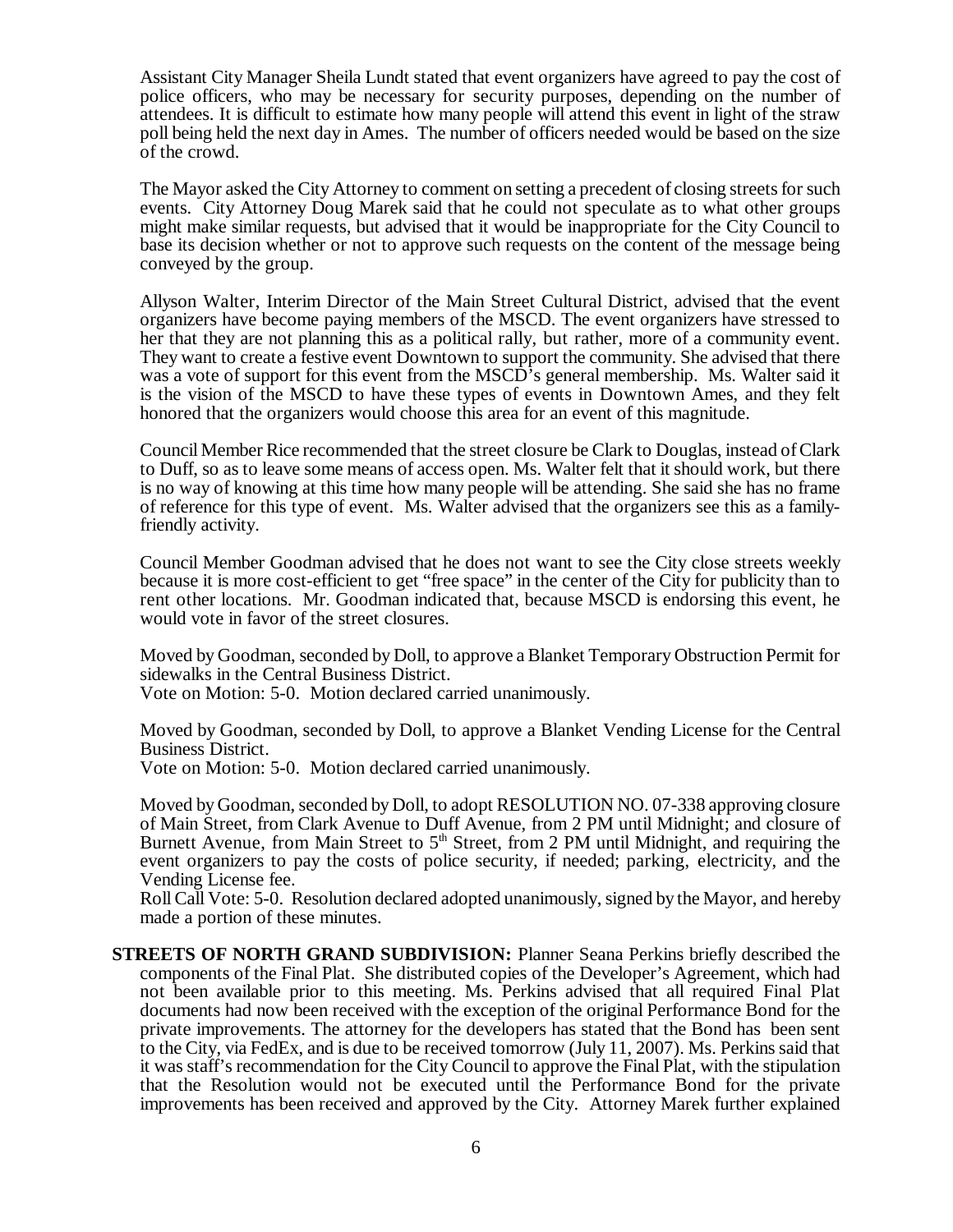that it is the City's policy to have the improvement security in hand prior to the Final Plat being presented for approval. He advised that the revised estimate for the parking lot improvements had been made as late as 6:00 p.m. last Friday and the amount of needed security changed. The City has received a faxed copy of the signed security document, but the original has not yet arrived.

Moved by Popken, seconded by Rice, to adopt RESOLUTION NO. 07-339 approving the Developer's Agreement.

Roll Call Vote: 5-0. Resolution declared adopted unanimously, signed by the Mayor, and hereby made a portion of these minutes.

Moved by Goodman, seconded by Rice, to adopt RESOLUTION NO. 07-340 approving the Major Final Plat, subject to the City's receipt of acceptable security for the private improvements. Roll Call Vote: 5-0. Resolution declared adopted unanimously, signed by the Mayor, and hereby made a portion of these minutes.

Council Member Rice asked to know when the improvements will be made. Patrick Burke, attorney for the developers, advised that neither he nor the developers have a time line for commencement of improvements at this time. The developers will now be attempting to sign tenants to offset the costs of the improvements, and the actions taken by the City Council at this meeting move them one step closer.

**PROPOSED LEASE WITH IOWA STATE UNIVERSITY (ISU) FOR PROPERTY ON 13TH STREET (AQUATIC CENTER SITE):** City Manager Schainker pointed out that the bond referendum for the aquatic center is July 24, which is prior to the time that the City may secure any rights to construct improvements on the property owned by Iowa State University. The earliest time that the City may obtain approval from the Board of Regents is in early August; however, staff and ISU representatives have negotiated a mutually acceptable lease agreement. Mr. Schainker reviewed the lease agreement in detail. He wanted to ensure that the public sees the position of City staff and ISU Administration before the vote is taken on the bond issue. Mr. Schainker emphasized that the total site is smaller than originally planned as the University wants to retain the "Pine Grove" area, which comprises approximately ten acres. The site to be leased to the City would be 45 acres in size now. City Manager Schainker added that in Paragraph 2 of the Lease Agreement, it states that if the University decides at some future point that they do not want to retain that area, the City will willingly add those acres to the park and assume the maintenance. He does not believe that the University would have taken this position if it felt that that area was integral to the operations of the aquatic center or any of the environmental issues. Also, he pointed out that the lease agreement will be valid for 50 years; that is the length of time preferred by the Board of Regents.

City Manager Schainker pointed out that the City would not be charged any fee for the use of this land. He drew the Council's attention to Paragraph 4 of the Lease Agreement, which included three "promises" made by the City for use of the land for 50 years free-of-charge. One of those "promises" was to offer an entry fee to registered University students that would be half-way between the rates offered by the City for resident youth and resident adults. That fee would be valid unless the City discontinues offering a discounted rate for youth. The second one was to allow ISU the use of the leased area for recreation, research activities, and outdoor teaching laboratories as long as the area is not being used by the City of Ames School District, is not interfering with other scheduled events, and is not harming the condition of the recreation fields. For any usage of the recreation fields for anything other than drop-in activity, the University would have to obtain prior approval from the City. Lastly, the City will install the entryway improvements (as determined by the City) necessary for access to the leased site. These would include, but not be limited to, traffic control devices and turning lanes on  $13<sup>th</sup>$  Street.

Council Member Rice expressed concern that it is unknown what might eventually occur in the Pine Grove area. City Manager Schainker advised that if ISU sold the land to a private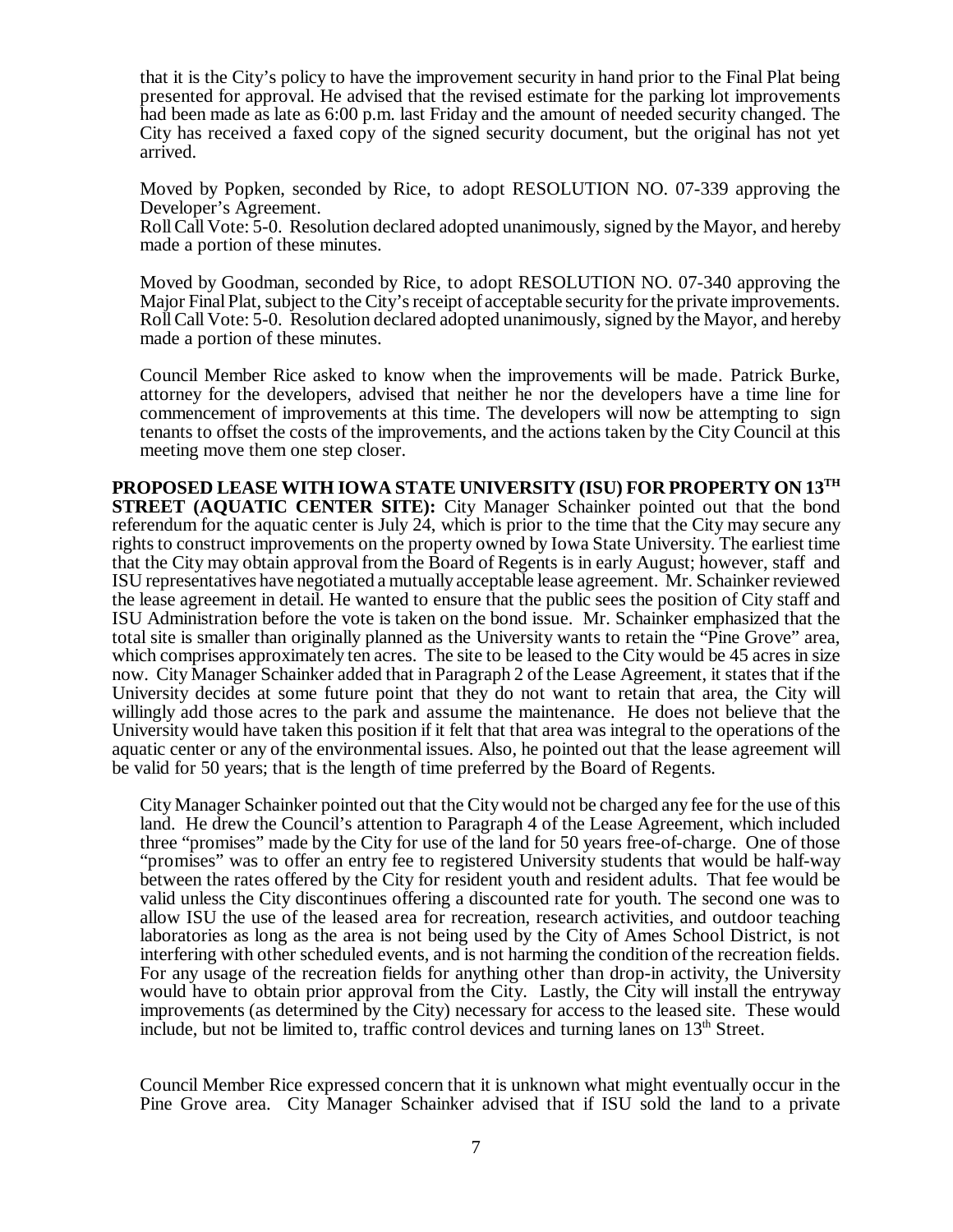developer, the City would have control over what is developed there.

Council Member Popken asked the staff to review the educational brochure to ensure that it did not show or indicate that the Pine Grove area was included.

Discussion ensued regarding the entry fees to be paid by Iowa State University students. Mr. Schainker indicated that some slight revisions might be made by the Board of Regents; however, the Lease Agreement will come back to the City Council for final approval.

# **CONTRACT FOR ENGINEERING SERVICES FOR UNIT NO. 8 BOILER RE-TUBE**

**PROJECT:** Electric Director Donald Kom explained that Unit No. 8 had been experiencing boiler tube wall thinning and tube failures, which cause the Unit to be brought down for emergency repairs and forcing the utility to buy power on the open market. It is believed that corrosion of the tube walls is likely due to internal deposits and scale reacting with the tubes at high temperatures, and staff has determined that an immediate need exists to re-tube the damaged boiler tube sections.

Mr. Kom told the City Council about unscheduled outages that have recently occurred on Unit No. 8 due to a boiler tube failure. In order to immediately address the problem, staff sent out inquiries to five professional engineering firms that have specialized experience in making such repairs. Two firms expressed interest and the capacity to take on this project, and staff immediately conducted interviews with them.

Staff is requesting that the City Council waive purchasing policies, which require formal written competitive bids for professional services in excess of \$50,000 so that materials may be ordered. The lead time on the products is estimated to be up to 32 weeks. The goal is to conduct the repairs during the planned outage in the fall of 2007. It might be necessary to delay the outage until Spring 2008; however, it is hoped that an engineering firm can be in place as soon as possible.

Moved by Popken, seconded by Mahayni, to adopt RESOLUTION NO. 07-341 approving the Contract for Engineering Services with Utility Engineering Company of Minneapolis, Minnesota, for Unit No. 8 Boiler Re-Tube Project.

Roll Call Vote: 5-0. Resolution declared adopted unanimously, signed by the Mayor, and hereby made a portion of these minutes.

Mr. Kom also gave an update on the status of Unit No. 7.

**PURCHASE OF FUEL-EFFICIENT VEHICLES:** Paul Hinderaker, Fleet Services Director, advised that in response to increases in the cost of fuel, the City began, in 2005, to study different ways to reduce fuel consumption without reducing services to the community. He said that in June 2007, bids were solicited for a new compact car for the new Neighborhood Inspector. A 2007 Ford Focus, with city fuel mileage rated at 27 mpg was purchased. From the bids received, it was determined that four additional cars with high-fuel efficiency ratings should be purchased to replace four existing fleet cars. Those cars will be operated by meter readers in the Utility Customer Service Division of the Finance Department. The four existing cars average 18.1 mpg, and the four new cars are rated from 27 to 34 mpg, a 69% improvement in fuel efficiency.

Moved by Mahayni, seconded by Doll, to adopt RESOLUTION NO. 07-342 approving the purchase of fuel-efficient vehicles for the Fleet Replacement Program "Cool Cities" Initiative, as follows:

- 1. One 2007 Toyota Yaris from Wilson Cadillac Toyota Scion of Ames at a cost of \$13,843
- 2. One Chevrolet Aveo from Deery Brothers Chevrolet of Carlisle at a cost of \$12,942.75
- 3. One Nissan Versa from Lithia Nissan of Ames at a cost of \$14,250